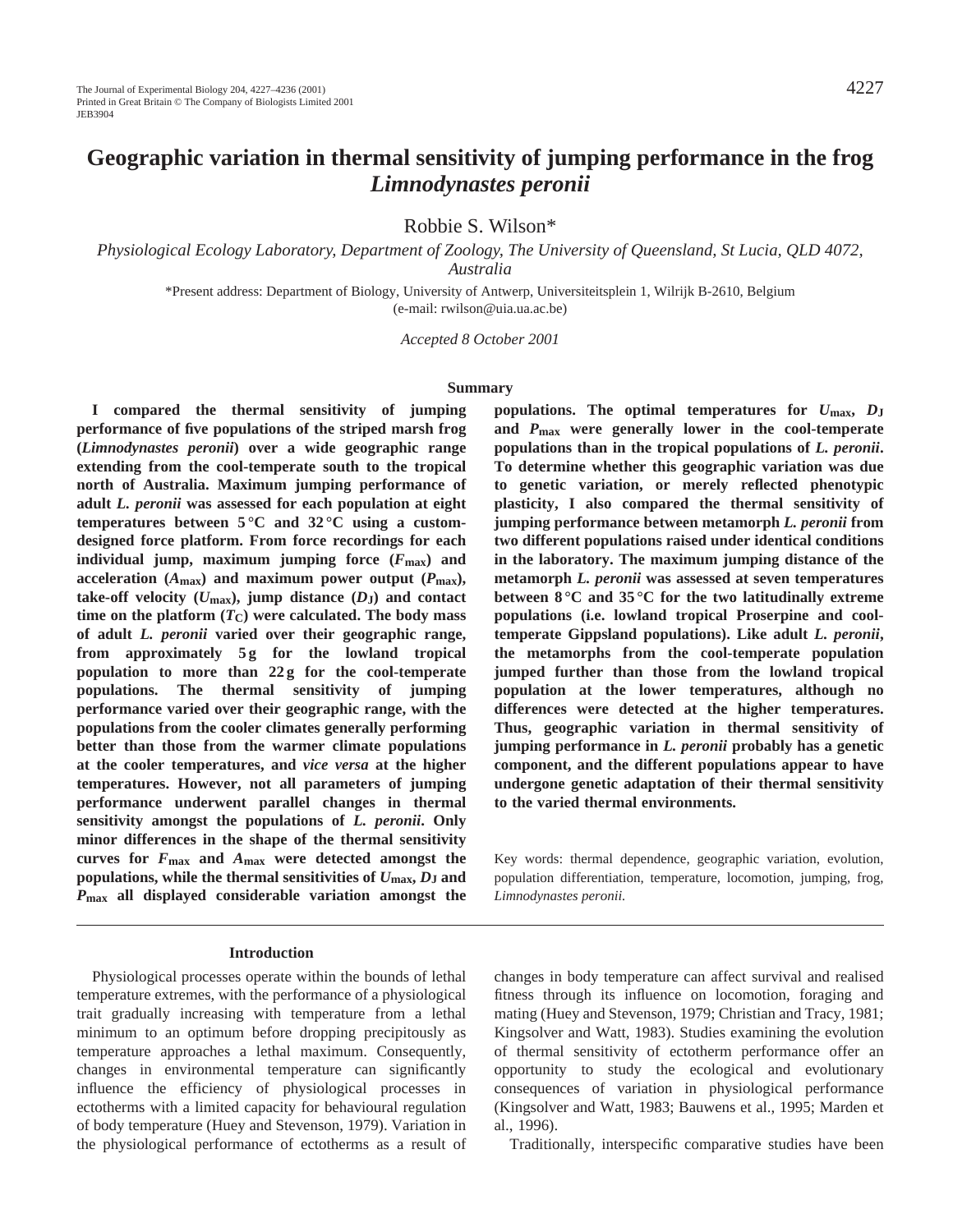used to deduce historical evolutionary patterns of the thermal sensitivity of ectotherm performance. From gross interspecific comparisons (e.g. Antarctic *versus* tropical fish) (Johnston and Altringham, 1985; Franklin, 1998), thermal sensitivity of ectotherm performance has clearly evolved in response to different thermal environments. However, these interspecific comparisons reveal little about how readily thermal sensitivity of performance will evolve or the possible genetic correlations between different aspects of the thermal sensitivity curve and the likely responses of natural populations to short- or long-term thermal disturbances. Recently, several different approaches have been used to address these issues of the evolution of thermal sensitivity of ectotherm performance, including interspecific comparisons within a phylogenetic framework (Bauwens et al., 1995), comparisons amongst different populations of a single species (John-Alder et al., 1989; Van Damme et al., 1989; Bronikowski et al., 2001), laboratory natural selection (Bennett et al., 1990; Huey et al., 1991) and quantitative genetic studies (Gilchrist, 1996). Not surprisingly, these highly complementary approaches differ in their conclusions.

Laboratory natural selection and quantitative genetic studies (e.g. Bennett et al., 1990; Leroi et al., 1994; Gilchrist, 1996; Mongold et al., 1996) have dominated evolutionary studies of thermal sensitivity during the last decade because of their ability to document evolution in real time and/or their effectiveness in elucidating genetic correlations between certain aspects of the thermal sensitivity curve. These studies have demonstrated that ectotherms with short generation times possess the capacity to respond to changes in the thermal environment by adaptation of their thermal sensitivity (Huey et al., 1991; Bennett et al., 1992; Leroi et al., 1994). Similarly, several interspecific comparisons of the thermal sensitivity of ectotherm performance amongst closely related species from distinct thermal environments (including phylogenetic analyses) indicate that thermal sensitivity readily evolves in response to different thermal environments (John-Alder et al., 1988; Bauwens et al., 1995; Navas, 1996). In contrast, inter-population studies suggest that thermal sensitivity is evolutionarily conservative and does not readily undergo change (Hertz et al., 1983; Crowley, 1985; John-Alder et al., 1989; Van Damme et al., 1989). However, it is not clear whether these intraspecific studies are representative of the differentiation of thermal sensitivity of performance among natural ectotherm populations. Further comparative analyses of the thermal sensitivity of performance using several populations of an ectotherm species found over a wide range of thermal environments would help to elucidate general patterns of differentiation of thermal sensitivity among natural populations.

In this study, I determined the extent of geographic variation in thermal sensitivity of jumping performance in the striped marsh frog (*Limnodynastes peronii*). My study was designed to address several questions directly relating to the evolution of thermal sensitivity of ectotherm performance. First, is there any divergence amongst the populations in the thermal sensitivity curve of jumping performance? If

different populations of *L. peronii* have undergone thermal adaptation to their environment, I predict that populations from the cooler climates will perform better at cooler temperatures than those from the tropical populations, and *vice versa* at the warmer temperatures. Second, have all parameters of whole-animal jumping performance (maximum velocity and jump distance) and their underlying physiological traits (power output, acceleration and force) undergone parallel changes in thermal sensitivity amongst different populations? For example, only certain parameters of jumping performance and not others may have experienced selection in the different thermal environments. Finally, is the geographic variation in the shape of the thermal sensitivity curve among the populations of adult *L. peronii* similar to the variation that has been observed in laboratory natural selection and interspecific comparative studies?

Several factors make *L. peronii* an appropriate species for this intraspecific analysis of thermal sensitivity. First, striped marsh frogs (*L. peronii*) are distributed over a huge geographic range, from 16°S (tropics) to 42°S (cooltemperate). Moreover, differences in thermal characteristics amongst the different populations of *L. peronii* are enhanced further by geographic differences in their activity and breeding seasons. Also, like other predominantly terrestrial amphibians (Putnam and Bennett, 1981; Renaud and Stevens, 1983; Rome, 1983; Whitehead et al., 1989; Knowles and Weigl, 1990), adult *L. peronii* are incapable of modifying the thermal sensitivity of their jumping performance in response to long-term changes in their thermal environment (Wilson and Franklin, 2000); thus, any differences amongst populations can probably be attributed to genetic differences. However, to test this assumption further, the thermal sensitivity of jumping performance was also compared between newly metamorphosed *L. peronii* from the two latitudinal extreme populations raised under identical conditions in the laboratory.

#### **Materials and methods**

Adult male striped marsh frogs *Limnodynastes peronii* (Duméril and Bibron) (Fig. 1A) were collected from five study sites across an extensive geographic range over their natural distribution (from the tropical north to the cool-temperate regions of Australia) (Fig. 1B). Maximum jumping performance of *L. peronii* adults was compared amongst the five populations at eight temperatures between 5 °C and 32 °C. The jumping performance of metamorph *L. peronii* raised in the laboratory under constant conditions was also compared between the two latitudinal extreme populations (i.e. tropical lowland Proserpine and cool-temperate Gippsland) at seven temperatures between 8 °C and 35 °C.

### *Description of study sites*

Five populations of *L. peronii* that represented the range of thermal environments experienced by this species over their distribution were selected for this study. The tropical lowland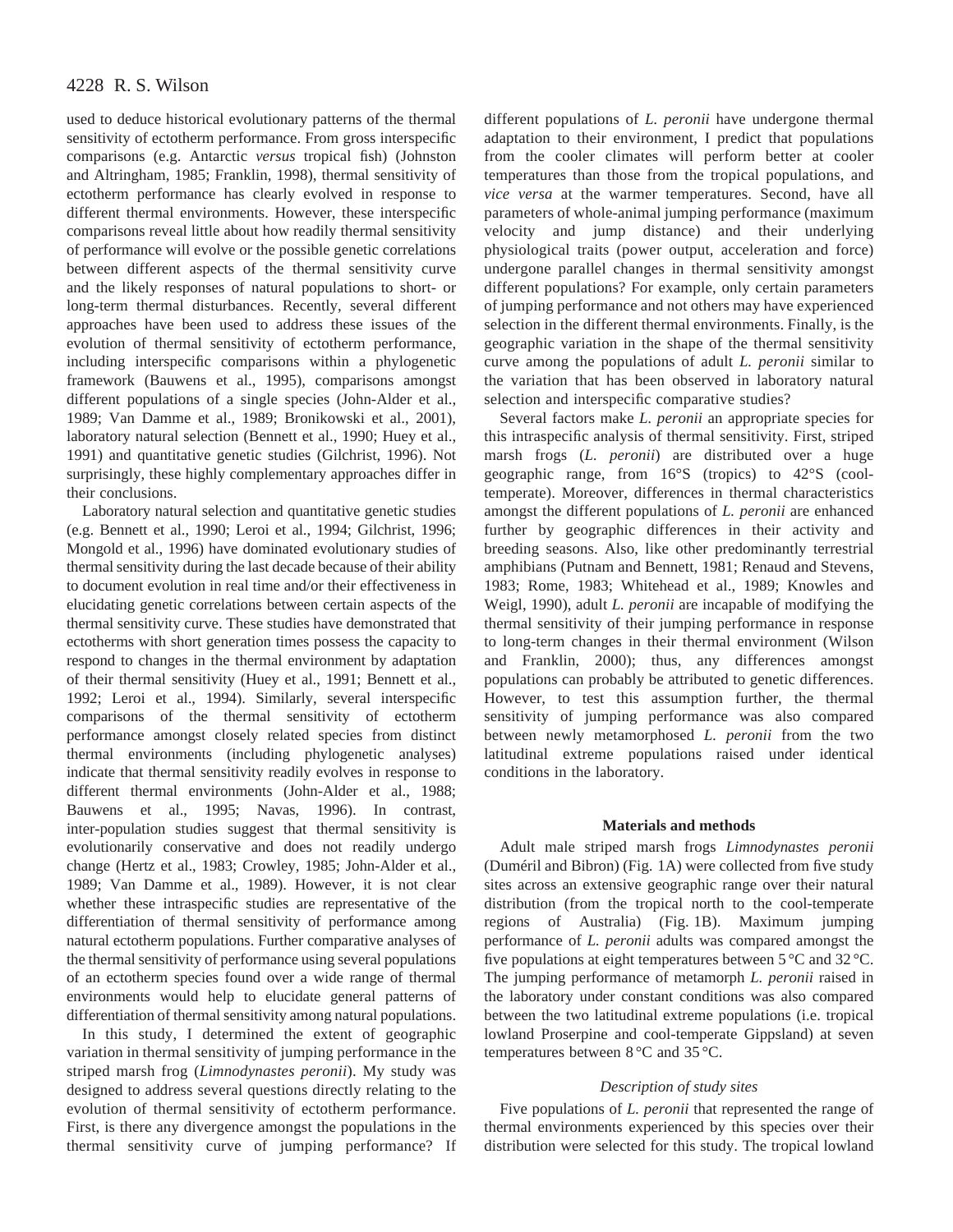

Fig. 1. (A) A striped marsh frog (*Limnodynastes peronii*) (photograph courtesy of E. Meyer). (B) Distribution of striped marsh frogs along the eastern regions of Australia. Symbols indicate sites where adult animals were collected. (C) Seasonal changes in average nightly temperature at four of the study sites (Australian Bureau of Meteorology).

Proserpine site was consistently warmer than every other site throughout the year, with nightly temperatures more than 6 °C higher than at the two cool-temperate study sites year-round (Fig. 1C). The subtropical Brisbane site represented an intermediate thermal environment between the latitudinal extreme study sites (Fig. 1C).

### *Proserpine (20°27*′*S, 148°36*′*E; altitude 10 m)*

This tropical lowland site consists of ephemeral pools of water on the periphery of a flood plain, which consistently receives rain between the months of December and April (Australian summer to mid-Autumn). The activity and breeding season of *L. peronii* in this region are during the hotter summer months, with their breeding pools drying up by the end of April.

### *Eungella (21°7*′*S, 148°29*′*E; altitude 1000 m)*

This high-altitude tropical population receives consistent rain year-round and is characterised by large permanent ponds. The activity and breeding season of *L. peronii* from this study site are virtually year-round, with the exception of mid-winter.

### *Brisbane (27°28*′*S, 153°3*′*E; altitude 20 m)*

This subtropical lowland site consists of both permanent and semi-permanent ponds. Given sufficient rain, *L. peronii* in the

areas surrounding Brisbane will breed almost year-round, except for mid-winter.

### *Melbourne (37°50*′*S, 145°7*′*E; altitude 20 m)*

This cool-temperate site includes both permanent and semipermanent ponds. The activity and breeding season of *L. peronii* inhabiting these ponds are predominantly from latewinter to early summer (late July to December). The paucity of rain during the warmer months generally precludes breeding during the hottest parts of the year.

### *Gippsland (38°52*′*S, 146°17*′*E; altitude 300 m)*

The activity and breeding season of *L. peronii* from this second cool-temperate site are essentially very similar to those at the Melbourne site (i.e. late July to December). This site consists of permanent ponds only.

I used Tidbit Stowaway temperature loggers to record environmental temperature at the lowland tropical (Proserpine) and two cool-temperate (Melbourne and Gippsland) study sites to quantify and compare their thermal characteristics. Temperature loggers were placed in sheltered locations where calling males were captured, and temperature was recorded every hour during the months when *L. peronii* were typically active in each study site.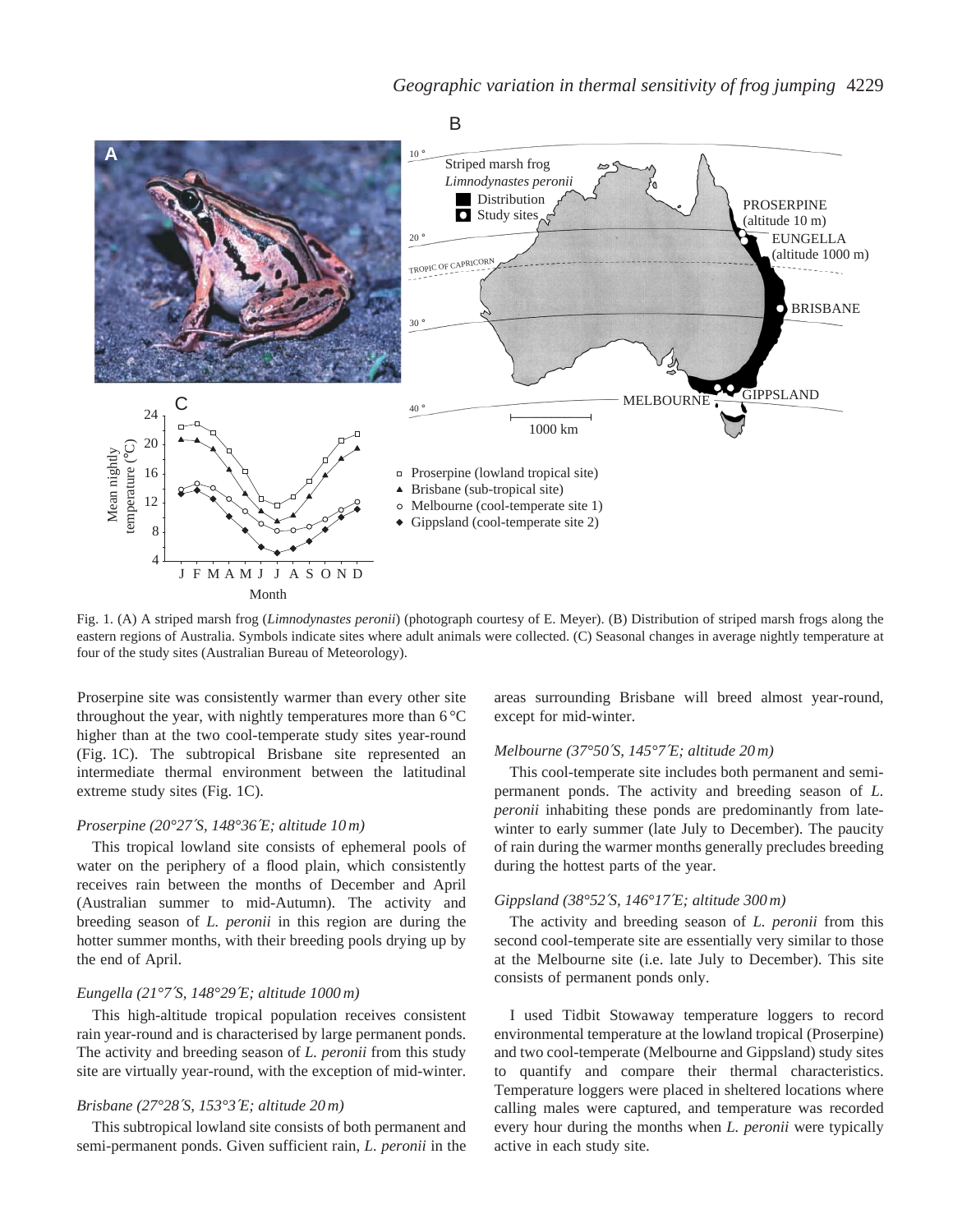### *The force platform*

The design of the force platform was based on that outlined by Katz and Gosline (1993) for measuring the jumping performance of locusts and is described in detail in Wilson et al. (2000). The calculations used to determine maximum jumping acceleration ( $A_{\text{max}}$ ), maximum power output ( $P_{\text{max}}$ ), take-off velocity  $(U_{\text{max}})$  and jump distance  $(D_J)$  from the force platform data are also described in Wilson et al. (2000).

#### *Effects of temperature on jumping performance*

The jumping performance of each frog was assessed within 3 days of capture in the order 20, 12, 32, 26, 8, 28, 24 and 5 °C, and then again at 20 °C. The initial and final test temperature of 20 °C was non-randomly selected whilst the set order for all other test temperatures for all individuals was randomly selected. Data from individuals that did not produce at least 90 % of their initial maximum jumping force when retested at 20 °C were discarded. No more than two individuals from each population were removed from the analysis. As no difference in jumping performance for any population was detected between the initial and final testing at 20 °C, it was concluded that the jumping performance did not change over the course of the experiment. The body temperature of the frogs was changed at  $4^{\circ}Ch^{-1}$  and was maintained by keeping each individual in a 300 ml plastic container that was half-filled with water and immersed in a temperature-controlled waterbath  $(\pm 0.5 \degree C)$ . The air temperature of the experimental room was kept within 5 °C of the experimental temperature at all times. The body temperature of the frogs did not change significantly during handling and jumping at any temperature and was kept within  $\pm 0.5$  °C of the experimental temperature. Jumps were elicited by placing the frogs in the middle of the force platform and touching their urostyle, taking care to avoid applying forces to the platform. Each individual was stimulated to jump from the platform at least five times, with the jump that produced the greatest ground reaction force for each individual at each temperature used as a measure of maximum jumping performance.

### *Thermal sensitivity of jumping performance in laboratoryreared frogs*

Eight clutches were collected from the two latitudinally extreme study sites, Proserpine and Gippsland. For each study site, clutches were collected within 12 h of being deposited and were immediately mixed, placed at 23 °C and transported to The University of Queensland campus. Eggs hatched within 52 h, and the tadpoles were then housed individually in 1 l plastic containers and fed daily on dried cat food until they metamorphosed. Developing larvae were kept in temperaturecontrolled rooms with the water temperature at 23 °C. The jumping performance of the frogs was tested on the day after their tail had been completely resorbed.

The jumping performance of these metamorphs was determined at seven temperatures between 8 °C and 35 °C. As metamorphs were too small to obtain accurate jumping data from the force platform, only maximum jump distance was recorded for these animals. Each metamorph was encouraged to jump along a wooden bench by lightly touching its urostyle, with at least five jumps from each individual recorded. The ventral surface of the metamorphs was kept damp at all times, allowing their jump distance to be recorded by measuring the distance between damp marks on the wooden bench. The longest jump for each individual metamorph at each temperature was used as a measure of maximum jumping distance. The jumping performance of metamorphs from both populations was assessed in the order 30, 18, 23, 8, 15, 12 and 35 °C, and then again at 30 °C. Like the adult jumping performance protocol, data from individuals that did not produce at least 90 % of their initial maximum jumping force when retested at 30 °C were discarded. No more than two individuals from each population were removed from the analysis.

#### *Descriptive traits of the thermal sensitivity curve*

Several descriptive traits of the thermal sensitivity curve were calculated for all parameters of jumping performance from the adult and metamorph data sets. These are the traditional traits used to describe the thermal sensitivity curve outlined originally by Huey and Stevenson (1979). The optimal temperature for performance  $(T_{\text{opt}})$  was defined as the single temperature at which an individual produced its peak performance. Peak performance was defined as the value at *T*opt. As the decrease in performance at high temperatures was not always observed for each individual, thermal performance breadths were not calculated. However, the lower extremity of the thermal performance breadth, defined as the lowest temperature at which performance was at least 80 % of peak performance ( $LL_{80}$ ), was calculated.

At the end of the jumping protocol, morphological measurements were taken from each adult and metamorph. Snout-to-vent length (*L*<sub>SV</sub>) was measured with calipers (to  $\pm 0.02$  mm), while the mass of each frog was measured with an A200S Sartorius analytical balance (to  $\pm 0.01$  g).

### *Statistical analyses*

The effects of population on the relationship between temperature and measures of performance (thermal sensitivity curves) were analysed using two-way repeated-measures analysis of variance (ANOVA). All data were log-transformed before analyses. Measures of peak performance, *T*opt and *LL*80, were compared amongst the populations using a one-way ANOVA for the adult frogs and a Student's *t*-test for the metamorphs. Body mass and  $L_{SV}$  were compared amongst the adults from the five populations using a one-way ANOVA and a Student's *t*-test for metamorphs. All results are presented as means  $\pm$  s.e.m. Statistical significance was taken at *P*<0.05.

#### **Results**

#### *Thermal environments of the different study sites*

The temperature profiles of the lowland tropical study site and the two cool-temperate study sites were compared during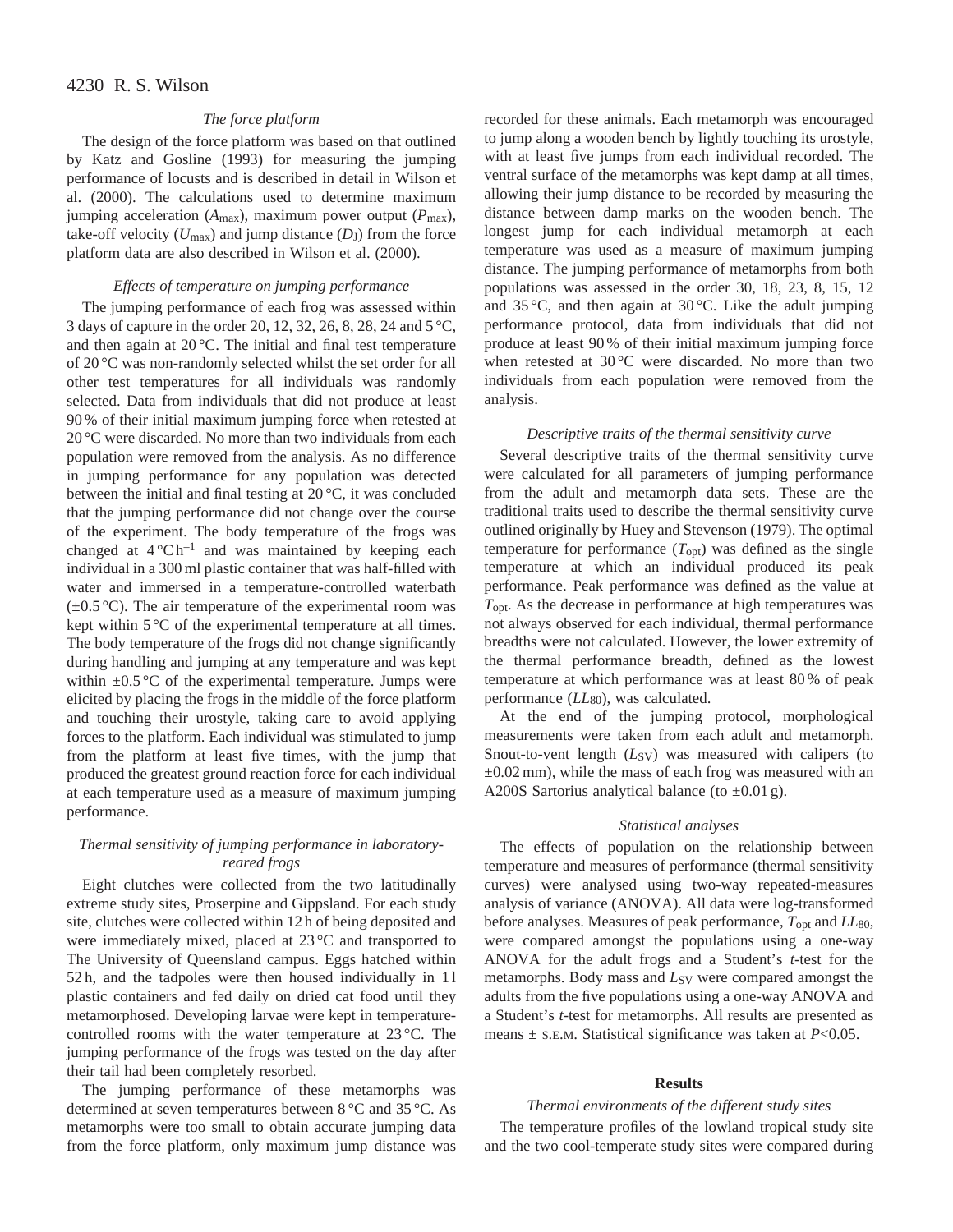| Population        | Locality        | <b>Mass</b><br>(g) | Snout-vent length<br>(mm) | $\boldsymbol{N}$ |
|-------------------|-----------------|--------------------|---------------------------|------------------|
| Tropical lowland  | Proserpine      | $5.14 + 0.3$       | $38.6 + 0.72$             | 16               |
| Tropical highland | Eungella        | $9.5 \pm 0.7$      | $49.6 \pm 1.0$            | 15               |
| Sub-tropical      | <b>Brisbane</b> | $7.5 \pm 0.43$     | $43.8 \pm 0.9$            | 26               |
| Cool-temperate 1  | Melbourne       | $23.3 \pm 2.0$     | $57.3 \pm 2.0$            | 13               |
| Cool-temperate 2  | Gippsland       | $22.7 + 1.4$       | $57.6 + 1.0$              | 20               |

Table 1. *Morphometrics for the striped marsh frogs (*Limnodynastes peronii*) from the five populations studied*

the months when adult *L. peronii* are active at each study site. Average nightly temperature during their months of activity in the lowland tropical Proserpine site varied from 25.4±1.0 and  $26.9 \pm 1.4$  °C in December and January, respectively, to  $22.6 \pm 1.4$  °C in May. In contrast, average nightly temperature increased from 9.7±0.9 °C in July to 18.1±2.0 °C in November for the cool-temperate Melbourne site and ranged from 8.9 $\pm$ 0.6 °C in July to 17.6 $\pm$ 1.8 °C in November for the Gippsland site.

### *Geographic variation in thermal sensitivity of adult jumping performance*

The body mass of adult *L. peronii* varied across their geographic range (one-way ANOVA; *P*<0.01), increasing from  $5.14\pm0.3$  g for the tropical lowland population to  $23.3 \pm 2.0$  g for the Melbourne population (Table 1). As adult *L. peronii* from the tropical lowland Proserpine population did not jump at 5 °C, all comparisons amongst the populations are between 8 °C and 32 °C.

The thermal sensitivity of maximum jumping performance for adult *L. peronii* varied over their geographic range, with the populations from the cooler climates generally performing better than the populations from the warmer climates at the cooler temperatures, and *vice versa* at the higher temperatures (Figs 2, 3). The thermal sensitivity of *U*max varied significantly among the populations of *L. peronii* (repeated-measures ANOVA; *P*<0.01), with the populations from the cooler climate generally attaining higher velocities than the more tropical populations at low temperatures and *vice versa* at temperatures higher than  $24^{\circ}$ C (Fig. 2A). The optimal temperature for peak take-off velocity (*U*opt) differed significantly amongst the populations of *L. peronii* (oneway ANOVA; *P*<0.01), with the Melbourne population possessing the lowest optimal temperature  $(21.5 \pm 1.2 \degree C)$ and the lowland tropical population the highest *U*opt  $(30.6 \pm 2.3 \degree C)$  (Table 2).

The thermal sensitivity of *D*<sub>J</sub> also varied significantly among the different populations of *L. peronii* (repeatedmeasures ANOVA; *P*<0.001) (Fig. 2B). Both the cooltemperate populations generally produced a longer *D*<sub>J</sub> than the warmer-climate populations at the lower temperatures and *vice versa* at temperatures higher than 24 °C. For example, at  $8\degree$ C, both cool-temperate

populations had values of *D*J that were more than 200 % greater than those of the tropical lowland population. In contrast, at the test temperature of  $32^{\circ}$ C, the tropical lowland population reached a *D*<sub>J</sub> that was more than 25 % greater than those of the cool-temperate populations. The optimal temperature for peak jump distance (*D*opt) differed among the populations of *L.*



Fig. 2. Thermal sensitivity of (A) maximum take-off velocity (*U*max) and (B) maximum jump distance (*D*J), for adult striped marsh frogs (*Limnodynastes peronii*) from five populations across a wide geographic range. The relationship between temperature and each parameter of jumping performance was significantly different amongst the populations (two-way repeated-measures ANOVA) ( $P<0.05$ ). Values are means  $\pm$ S.E.M. (Melbourne, *N*=12; Gippsland, *N*=24; Brisbane, *N*=22; Eungella, *N*=13; Proserpine, *N*=14).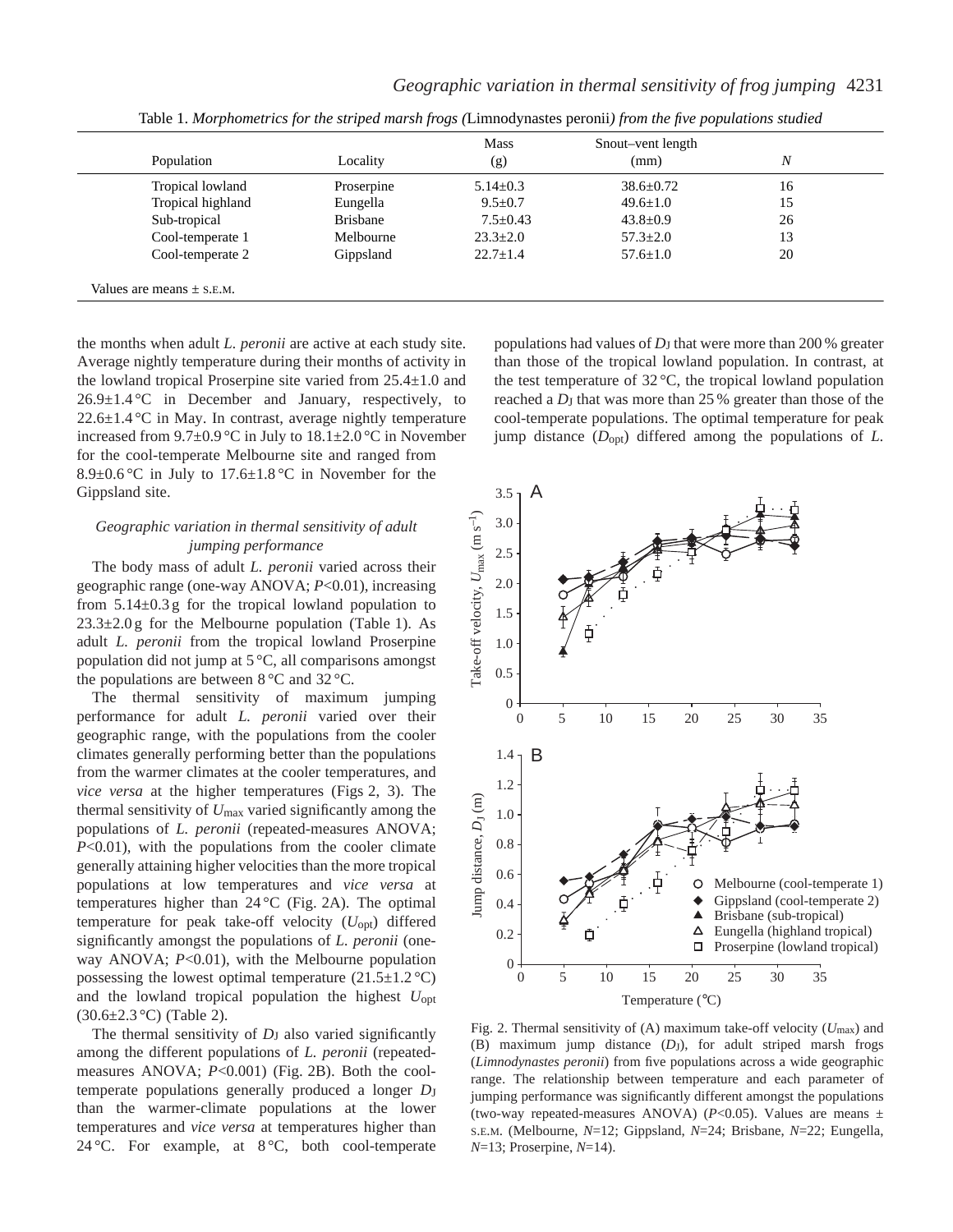| $\ldots$ . The $\ldots$ is $\ldots$ is a set of $\ldots$ is a set of $\ldots$ is a set of $\ldots$ |                                 |                                 |                                   |                                 |                                  |  |  |
|----------------------------------------------------------------------------------------------------|---------------------------------|---------------------------------|-----------------------------------|---------------------------------|----------------------------------|--|--|
|                                                                                                    | Gippsland<br>(cool-temperate 1) | Melbourne<br>(cool-temperate 2) | <b>Brisbane</b><br>(sub-tropical) | Eungella<br>(highland tropical) | Proserpine<br>(lowland tropical) |  |  |
|                                                                                                    |                                 |                                 |                                   |                                 |                                  |  |  |
| Maximum jumping force, $F_{\text{max}}$                                                            |                                 |                                 |                                   |                                 |                                  |  |  |
| Peak $(N)$                                                                                         | $1.26 \pm 0.05$                 | $1.23 \pm 0.05$                 | $0.73 \pm 0.03$                   | $0.78 \pm 0.04$                 | $0.49 \pm 0.02$                  |  |  |
| Optimal temperature $(^{\circ}C)$                                                                  | $28.2 \pm 0.6*$                 | $27.3 \pm 0.8$                  | $30.2 + 1.1$                      | $28.3 + 0.7$                    | $29.9 \pm 0.6$                   |  |  |
| $LL_{80}$ (°C)                                                                                     | $23.4 \pm 0.6$                  | $21.1 \pm 0.8$                  | $22.3 \pm 1.0$                    | $22.4 \pm 1.1$                  | $23.7 \pm 0.7$                   |  |  |
| Maximum jumping acceleration, $A_{\text{max}}$                                                     |                                 |                                 |                                   |                                 |                                  |  |  |
| Peak $(m s^{-2})$                                                                                  | $47.4 \pm 2.2$                  | $36.3 \pm 3.7$                  | $81.7 \pm 2.9$                    | $71.6 \pm 3.4$                  | $87.6 \pm 3.4$                   |  |  |
| Maximum jumping velocity, $U_{\text{max}}$                                                         |                                 |                                 |                                   |                                 |                                  |  |  |
| Peak $(m s^{-1})$                                                                                  | $3.09 \pm 0.11*$                | $3.12 \pm 0.09$                 | $3.32 \pm 0.09$                   | $3.23 \pm 0.09$                 | $3.47 \pm 0.12$                  |  |  |
| Optimal temperature $(^{\circ}C)$                                                                  | $21.7 \pm 1.3*$                 | $21.5 \pm 1.2$                  | $25.5 \pm 1.6$                    | $24.3 \pm 1.2$                  | $30.6 \pm 2.3$                   |  |  |
| $LL_{80}$ (°C)                                                                                     | $13.3 \pm 0.9*$                 | $16.7 \pm 0.8$                  | $17.9 \pm 1.2$                    | $18.9 \pm 1.3$                  | $22.7 \pm 0.8$                   |  |  |
| Maximum jump distance, DJ                                                                          |                                 |                                 |                                   |                                 |                                  |  |  |
| Peak $(m)$                                                                                         | $1.15 \pm 0.06*$                | $1.16 \pm 0.04$                 | $1.23 \pm 0.06$                   | $1.23 \pm 0.07$                 | $1.31 \pm 0.06$                  |  |  |
| Optimal temperature $(^{\circ}C)$                                                                  | $22.9 \pm 1.2^*$                | $21.2 \pm 1.1$                  | $24.9 \pm 1.1$                    | $25.4 \pm 0.9$                  | $29.3 \pm 0.8$                   |  |  |
| $LL_{80}$ (°C)                                                                                     | $16.2 \pm 0.8*$                 | $18.9 \pm 0.9$                  | $17.1 \pm 1.4$                    | $20.6 \pm 1.0$                  | $24.8 \pm 1.4$                   |  |  |
| Maximum instantaneous power output, $P_{\text{max}}$                                               |                                 |                                 |                                   |                                 |                                  |  |  |
| Peak $(W \text{ kg}^{-1})$                                                                         | $108.8 \pm 7.0*$                | $110.1 \pm 7.5$                 | $190.7 \pm 9.5$                   | $175.9 \pm 12.9$                | $205.9 \pm 12.4$                 |  |  |
| Optimal temperature $(^{\circ}C)$                                                                  | $26.3 \pm 0.9*$                 | $25.1 \pm 1.1$                  | $25.8 \pm 1.0$                    | $26.2 \pm 1.1$                  | $29.9 \pm 0.9$                   |  |  |
| $LL_{80}$ (°C)                                                                                     | $20.0 \pm 1.1*$                 | $19.6 \pm 1.2$                  | $23.3 \pm 1.2$                    | $22.7 \pm 1.1$                  | $26.8 \pm 0.8$                   |  |  |
| $\boldsymbol{N}$                                                                                   | 24                              | 12                              | 22                                | 13                              | 14                               |  |  |

Table 2. *Comparison of the descriptive traits of the thermal sensitivity curve of jumping performance for five populations of striped marsh frog (*Limnodynastes peronii*)*

For maximum acceleration, only peak measures are provided because all other descriptive traits for this parameter are identical to maximum jumping force.

Significant population effects for each thermal sensitivity trait are denoted by an asterisk. Statistical significance is taken at the level of *P<*0.05.

Values are means  $\pm$  S.E.M.

*LL*<sub>80</sub>, the lowest temperature at which performance was at least 80 % of peak performance.

*peronii* (one-way ANOVA; *P*<0.01), with the lowland tropical population possessing the highest  $D_{opt}$  of 29.3 $\pm$ 0.8 °C and the lowest of 21.2±1.1 °C for the Melbourne population (Table 2).

The thermal sensitivity of  $F_{\text{max}}$  significantly varied across the geographic range of *L. peronii* (repeated-measures ANOVA; *P*<0.05) (Fig. 3A). *F*max for both cool-temperate populations was greater than for all other populations at each temperature, while the lowland tropical population possessed the lowest *F*max at each temperature. For the cool-temperate Melbourne population,  $F_{\text{max}}$  increased from  $0.50\pm0.02$  N at 5 °C to 1.23±0.05 N at 32 °C, while that for the tropical lowland population increased from  $0.13\pm0.01$  N at  $8\degree$ C to  $0.51\pm0.01$  N at 32 °C. Optimal temperatures for *F*max (*F*opt) differed among the populations (one-way ANOVA; *P*<0.01), with the Gippsland and Melbourne populations possessing the lowest  $F_{\text{opt}}$  values (28.2 $\pm$ 0.6 and 27.3 $\pm$ 0.8 °C, respectively) and the Brisbane population the highest  $F_{opt}$  of 30.2 $\pm$ 1.1 °C (Table 2). The thermal sensitivity of *A*max also varied significantly across the geographic range of *L. peronii* (repeated-measures ANOVA; *P*<0.05) (Fig. 3B). Although the cool-temperate populations possessed the lowest *A*max at each temperature, the difference between the populations was less than 10 % at the low temperatures but was greater than 100 % at the higher temperatures.

The thermal sensitivity of *P*max also differed among the populations of *L. peronii* (two-way ANOVA; *P*<0.001) (Fig. 3C). The optimal temperature for peak power output (*P*opt) varied significantly across the populations of *L. peronii*, with the lowest  $P_{opt}$  exhibited by the Melbourne population  $(25.1 \pm 1.1 \degree C)$  and the highest by the lowland tropical population (29.9 $\pm$ 0.9 °C) (Table 2). The thermal sensitivity of *T*C varied significantly among the populations of *L. peronii* (two-way ANOVA;  $P<0.05$ ), with the  $T<sub>C</sub>$  of both cooltemperate populations being consistently longer at all temperatures than the other populations (Fig. 4).

### *Thermal sensitivity of jumping performance in laboratoryreared frogs*

The body mass of the laboratory-raised metamorph *L. peronii* was significantly different between the cool-temperate Gippsland frogs  $(0.35\pm0.02 \text{ g})$  and the tropical lowland Proserpine frogs (0.27±0.01 g) (*t*-test; *P*<0.01). Metamorphs from the tropical lowland population did not jump at  $8^{\circ}C$ , so all comparisons between the two populations were made at temperatures between 12 and 35 °C.

The thermal sensitivity of *D*<sub>J</sub> for the laboratory-raised *L*. *peronii* metamorphs differed significantly between the populations (repeated-measures ANOVA; *P*<0.001) (Fig. 5).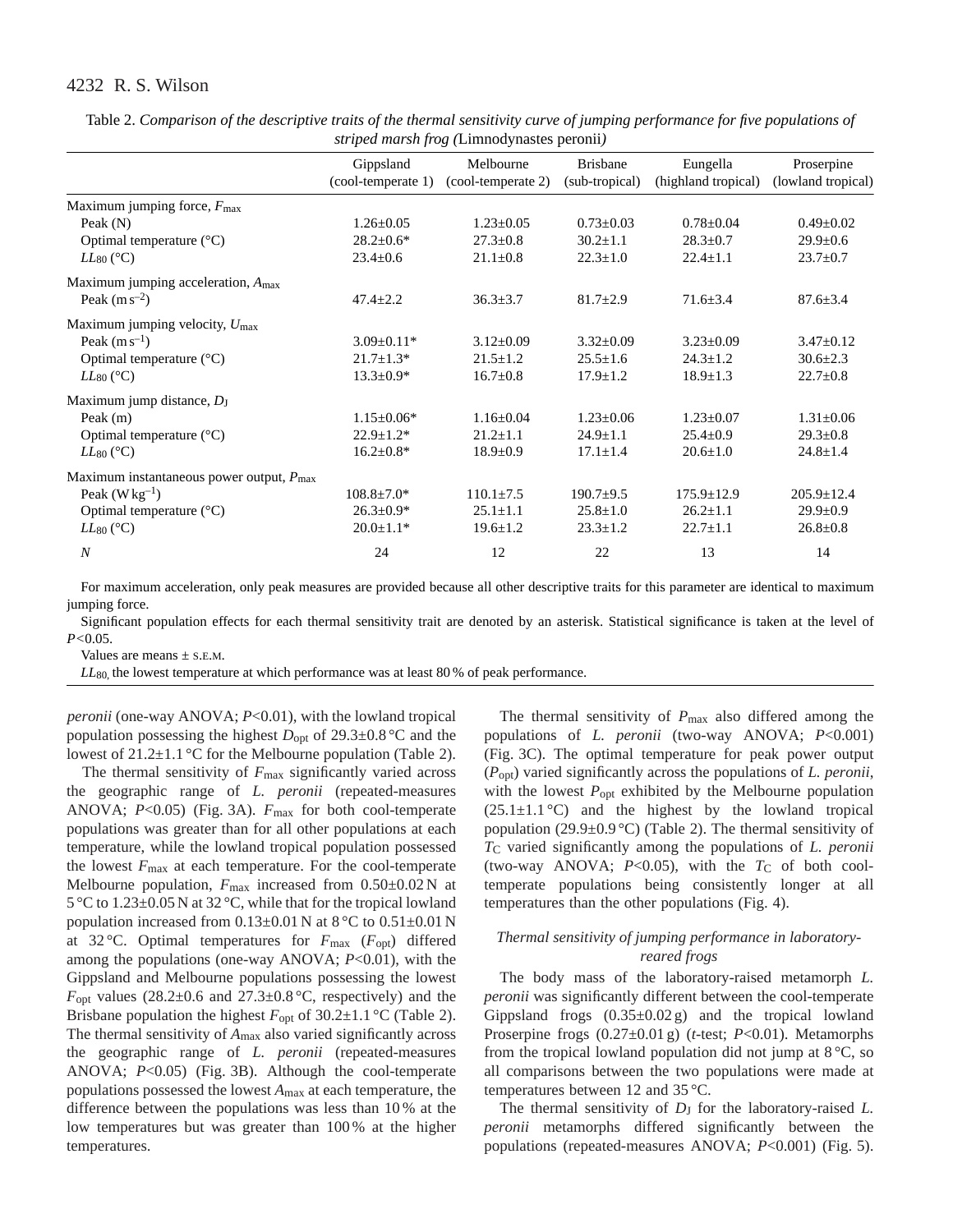### *Geographic variation in thermal sensitivity of frog jumping* 4233



Fig. 3. Thermal sensitivity of (A) maximum jumping force  $(F_{\text{max}})$ , (B) maximum jumping acceleration (*A*max) and (C) maximum instantaneous jumping power (*P*max) for adult striped marsh frogs (*Limnodynastes peronii*) from five populations across a wide geographic range. The relationship between temperature and both parameters of jumping performance was significantly different amongst the populations (two-way repeated-measures ANOVA) (*P*<0.05). Values are means ± S.E.M. (See Fig. 2 for *N* values.)

For the Gippsland metamorphs, *D*<sub>J</sub> increased from 8.1±0.5 cm at  $8^{\circ}$ C to  $25.7 \pm 1.0$  cm at  $35^{\circ}$ C, while *D*<sub>J</sub> for the tropical lowland population increased from  $9.2\pm0.4$  cm at  $12\degree$ C to 25.6±0.9 cm at 35 °C.

*D*J of the Gippsland frogs was generally greater at cool



Fig. 4. Thermal sensitivity of contact time on the platform during a jump (*T*C) for adult striped marsh frogs (*Limnodynastes peronii*) from five populations across a wide geographic range. The relationship between temperature and  $T<sub>C</sub>$  was significantly different amongst the populations (two-way repeated-measures ANOVA) (*P*<0.05). Values are means ± S.E.M. (See Fig. 2 for *N* values.)



Fig. 5. Thermal sensitivity of maximum jump distance (*D*J) for metamorph striped marsh frogs (*Limnodynastes peronii*) raised under identical conditions in the laboratory from the cool-temperate Gippsland and lowland tropical Proserpine population. Thermal sensitivity of  $D_J$  differed significantly between the two populations (two-way repeated-measures ANOVA) (*P*<0.05). Values are means ± S.E.M. (Gippsland, *N*=19; Proserpine, *N*=13).

temperatures, but there were no differences between the populations at temperatures greater than 24 °C (Fig. 5). At 12 °C, *D*<sub>J</sub> of the Gippsland metamorphs was 40 % higher than that of the tropical lowland populations (Fig. 5). The optimal temperature for *D*J was not significantly different between the two populations (Table 3).

#### **Discussion**

The thermal sensitivity of maximum jumping performance varied over the geographic range of the striped marsh frog (*L.*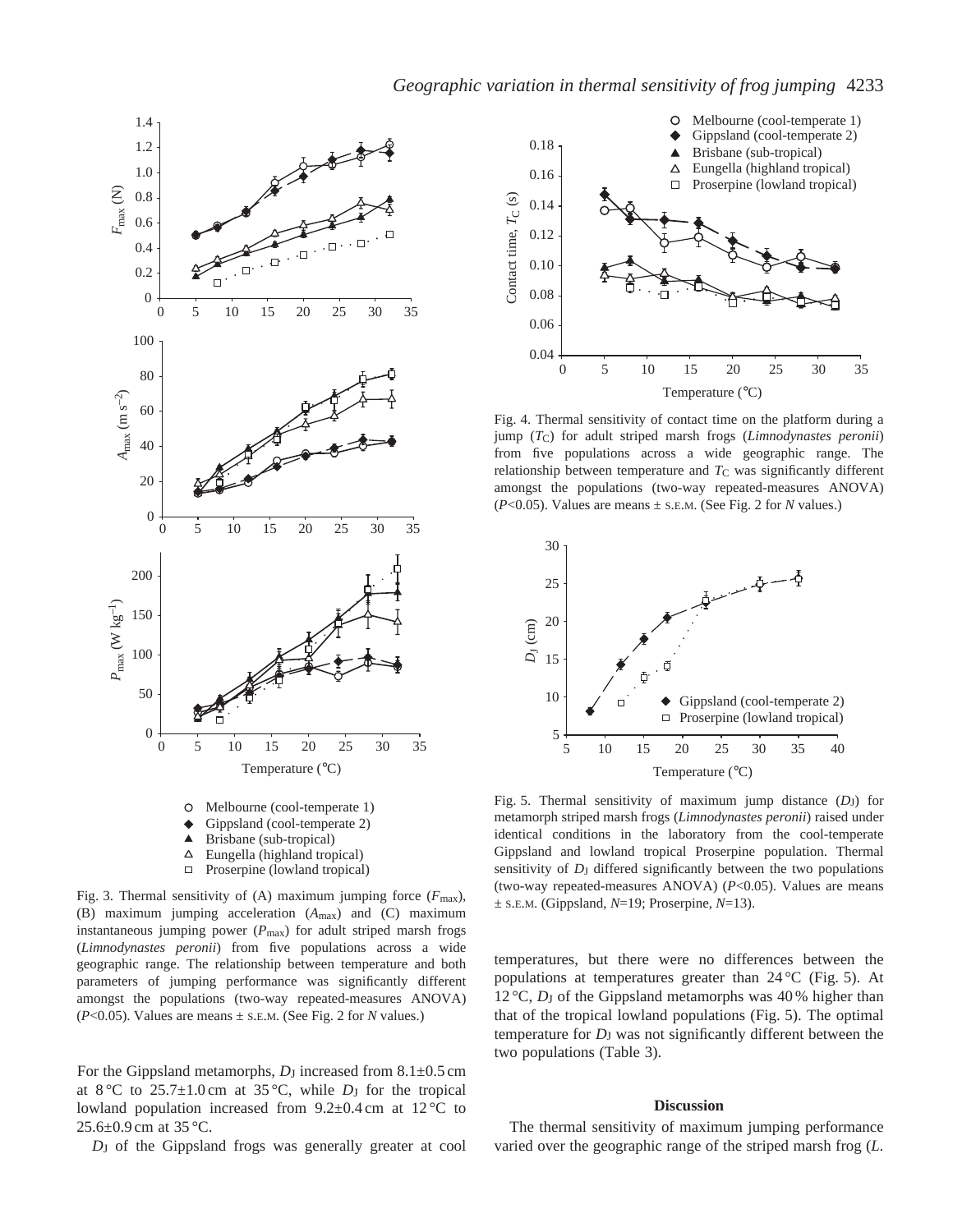Table 3. *Comparison of thermal sensitivity traits for maximum jump distance between laboratory-raised metamorph striped marsh frogs (*Limnodynastes peronii*) from the cool-temperate Gippsland and lowland tropical Proserpine populations*

|                                   | Gippsland<br>(cool-temperate 2) (lowland tropical) | Proserpine     |
|-----------------------------------|----------------------------------------------------|----------------|
| Maximum jump distance, $D_{I}$    |                                                    |                |
| Peak (cm)                         | $27.3 + 1.0$                                       | $26.8 + 1.0$   |
| Optimal temperature $(^{\circ}C)$ | $32.6 \pm 0.6$                                     | $32.7+0.6$     |
| $LL_{80}$ (°C)                    | $21.6 \pm 1.1*$                                    | $25.5 \pm 1.0$ |
| N                                 | 19                                                 | 13             |

Significant differences between the populations are denoted by an asterisk. Statistical significance is taken at the level of *P<*0.05.

Values are means ± S.E.M.

*LL*80, the lowest temperature at which performance was at least 80 % of peak performance.

*peronii*). Cool-temperate populations of *L. peronii* consistently outperformed the warmer climate populations at the lower temperatures, and the tropical lowland population generally outperformed the more temperate populations at the higher temperatures. Moreover, optimal temperatures for jumping were lower in the cool-temperate populations than in the tropical populations of *L. peronii*. The thermal sensitivity of jumping performance in adult *L. peronii* is not affected by long-term exposure to different thermal environments (Wilson and Franklin, 2000), so differences in thermal sensitivity of jumping performance amongst populations of *L. peronii* probably reflected genetic differences. To strengthen this suggestion, I also compared the thermal sensitivity of jumping performance of metamorph *L. peronii* from two populations (lowland tropical and cool-temperate) raised under identical conditions in the laboratory. The thermal sensitivity of jumping performance in metamorph *L. peronii* differed between the two populations, with the cool-temperate Gippsland population jumping further than the lowland tropical population at the lower temperatures. Thus, geographic variation in thermal sensitivity of jumping performance in *L. peronii* probably has a genetic component and the different populations have undergone genetic adaptation of their thermal sensitivity to the varied thermal environments.

Most other intraspecific comparative studies have reported very little geographic variation in thermal sensitivity of performance, indicating that this trait is evolutionarily conservative and does not readily undergo differentiation amongst populations (Hertz et al., 1983; Crowley, 1985; Van Damme et al., 1989; John-Alder et al., 1989; Bronikowski et al., 2001). However, the data from the present study show that the thermal sensitivity of ectotherm performance can clearly diverge amongst different populations of a single species. Why some species and not others exhibit geographic variation in the thermal sensitivity of performance is not clear. One possibility is that geographic variation in active body temperatures may not be great enough to result in selection for changes in thermal

sensitivity. Although John-Alder et al. (1989) found no differences in thermal sensitivity of swimming and muscle contractile performance between northern and southern populations of the tree frog *Hyla crucifer*, geographic variation in the seasonal timing of breeding activity results in their activity periods occurring at similar environmental temperatures (John-Alder et al., 1989). In contrast, differences in active body temperatures were substantial amongst the different populations of *L. peronii*, with animals from the lowland tropical population commonly captured with body temperatures in excess of 25 °C, while calling male *L. peronii* from the Gippsland population were captured with body temperatures of less than 15 °C (R. S. Wilson, unpublished data).

Not all examples of conservative geographic variation in thermal sensitivity within an ectotherm species can be attributed to a lack of interpopulational variation in body temperature. No differences were detected in thermal sensitivity of running performance between different populations of *Sceloporus undulatus* (Crowley, 1985), *Podarcis tiliguerta* (Van Damme et al., 1989) or several agamid lizards (Hertz et al., 1983) despite significant differences in field body temperatures observed amongst the populations. Many other factors may also be important determinants of population differentiation of thermal sensitivity. One possibility for studies comparing different populations across altitudinal ranges (Crowley, 1985; Van Damme et al., 1989; Hertz et al., 1983) is that gene flow may be too great across this narrow range to allow differentiation of thermal sensitivity. To obtain a more comprehensive picture of the pattern of population differentiation of thermal sensitivity, further studies are necessary on ectotherms with a limited capacity for thermoregulation that are also distributed over wide latitudinal and altitudinal ranges.

In contrast to previous intraspecific studies, laboratory natural selection studies have shown that ectotherms with short generation times can respond rapidly to changes in their thermal environment by adaptation of their thermal sensitivity of performance (Bennett et al., 1990; Huey et al., 1991). Interspecific comparisons of the thermal sensitivity of performance between closely related species also indicate that this physiological trait readily undergoes adaptation to different thermal environments (Van Berkum, 1988; John-Alder et al., 1988; Navas, 1996). For example, John-Alder et al. (1988) found that several North America species of hylid frog inhabiting the higher latitudes or that bred during the cooler parts of the year performed relatively better at low temperatures than did species from lower latitudes or that reproduced during the warmer seasons. Similarly, Navas (1996) compared the thermal sensitivity of locomotor performance amongst different species of neotropical anurans over an altitudinal range in the Colombian Andes. The locomotor performance of the high-elevation species (above 2900 m) was almost thermally independent over the temperature range 5–35 °C, while the performance of the lowaltitude species was considerably reduced at temperatures below 15 °C.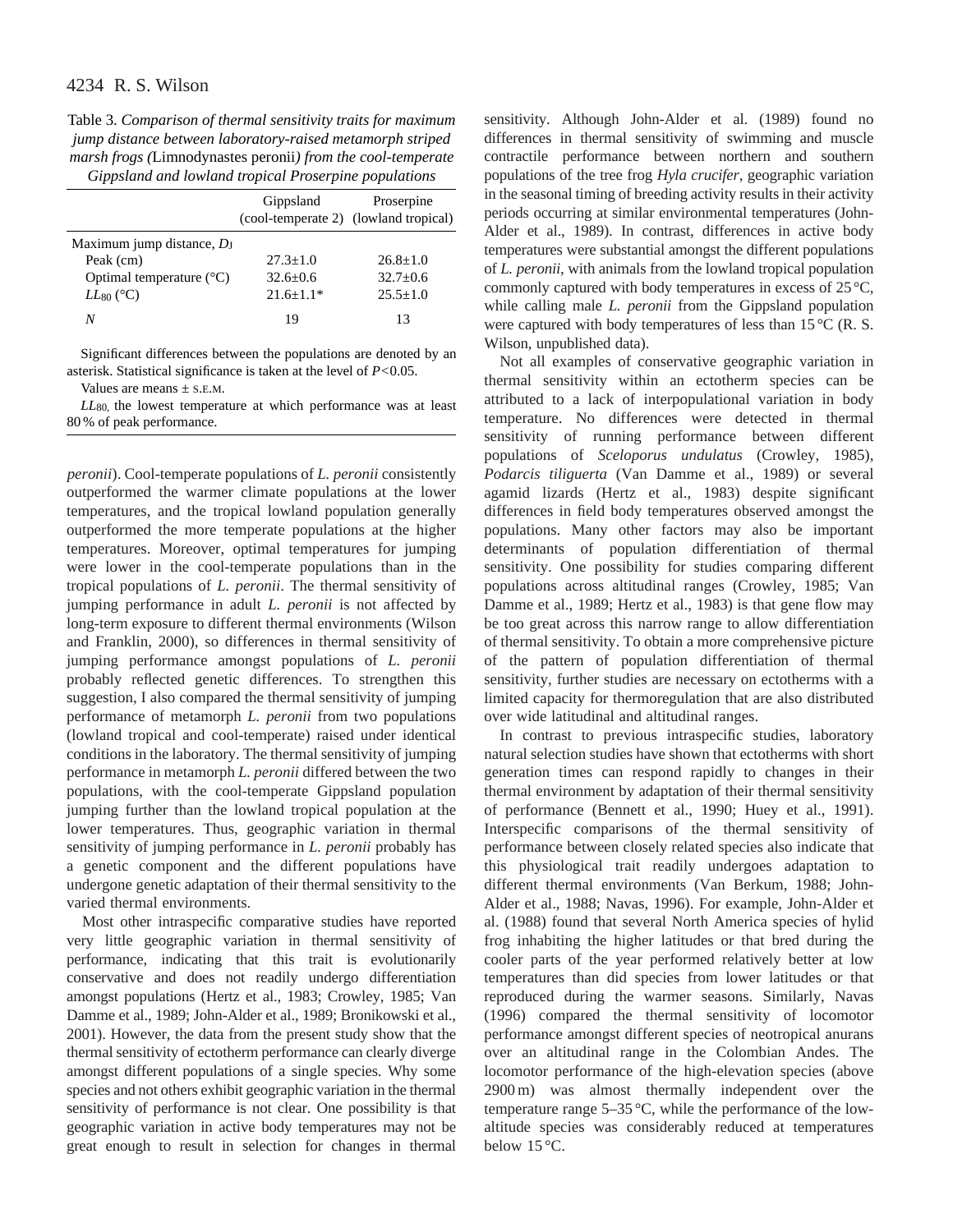Not all parameters of jumping performance in adult *L. peronii* underwent parallel changes in thermal sensitivity amongst the populations. Both whole-animal performance traits  $(U_{\text{max}}$  and  $D_J$ ) displayed considerable geographic variation in thermal sensitivity among populations of *L. peronii*. *U*max and *D*J were almost independent of temperature between 12 and 32 °C for adult *L. peronii* from the cooltemperate populations. It is the whole-animal traits that are exposed to direct selection, so it is not surprising that these traits displayed the greatest variation amongst populations. The low level of temperature compensation observed in the cooltemperate populations was not related to parallel changes in *F*max or *A*max: both these parameters were highly temperaturesensitive between 12 and 32 °C for all populations. However, adult *L. peronii* from the cool-temperate populations possessed greater total contact times whilst jumping at temperatures between 5 and 20 °C, thus allowing acceleration of their mass over an extended period. Maintenance of *F*max and *A*max relative to those of the other populations, coupled with increases in contact time and power output, may have led directly to higher take-off velocities and longer jump distances at the lower temperatures.

The body mass of adult male *L. peronii* varied across their geographic range, from approximately 5 g in the lowland tropical population to more than 22 g in the cool-temperate populations in southern Australia. As differences in body mass were also observed between metamorph *L. peronii* from high- and low-latitude populations raised under identical conditions in the laboratory, the latitudinal cline in body size appears to have a genetic component. An increase in body size with increasing latitude is often referred to as Bergmann's rule. Although originally proposed for body size clines in endotherms (Bergmann, 1847), ectotherms also exhibit similar clines in body size with increasing distance from the equator. Many studies have reported latitudinal or altitudinal clines in body size; for example, in the anuran *Rana sylvatica* (Berven, 1982), in several species of *Drosophila* (Coyne and Beecham, 1987; Imasheva et al., 1994; James et al., 1995) and in the house fly *Musca domestica* (Bryant, 1977). However, most studies do not address the functional consequences of these variations in body size (Partridge and French, 1996). The measures of jumping performance reported in the present study allow an examination of the functional consequences of latitudinal and altitudinal clines in body mass. The larger adult body mass of the cool-temperate populations of *L. peronii* allowed the production of greater ground reaction forces but substantially lower accelerations and longer contact times. As a consequence, take-off velocity and jump distance were not substantially influenced by body mass in adult *L. peronii* (Wilson et al., 2000), and variations in body mass alone amongst the populations did not affect these parameters.

Evolutionary theory predicts there should be a trade-off between specialist and generalist phenotypes, whereby the ability to perform well over a wide range of environments can be achieved only at the expense of maximal performance. Although this Principle of Allocation hypothesis (Levins, 1968) underlies much of evolutionary theory, it has seldom been empirically tested using physiological traits. Within the field of thermal physiology, a few studies have used the thermal sensitivity of ectotherm performance to investigate the generality of this evolutionary prediction (Huey and Hertz, 1984; Van Berkum, 1988; Gilchrist, 1996). Referred to as the 'Jack-of-all-temperatures is a master of none' hypothesis, it predicts that phenotypes that can perform a physiological function well over a wide range of temperatures (i.e. generalist) relative to other phenotypes will perform relatively poorly at their optimal temperature relative to the specialist phenotypes (Huey and Hertz, 1984). A corollary of this hypothesis is that tropical ectotherms (less variable environment) should possess specialist phenotypes that maximise peak performance, while more temperate ectotherms (more variable environment) should possess generalist phenotypes that maximise performance breadth (Van Berkum, 1988).

I could not calculate the thermal performance breadths of jumping performance for the different populations of *L. peronii* because the performance of the adults was only tested up to a maximum of 32 °C. However, several lines of evidence appear to indicate there may have been a trade-off between maximising thermal performance breadth (populations from cooler climates) and maximising peak jumping performance (populations from warmer climates) in *L. peronii*. Peak measures of jumping performance tended to decrease with increasing latitude. For example, peak *U*max decreased from  $3.47 \text{ m s}^{-1}$  in the tropical lowland Proserpine population to  $3.09 \text{ m s}^{-1}$  in the Gippsland population. Similarly, minimum thermal performance breadth temperatures  $(T_{\text{min}})$  generally decreased with latitude and altitude, possibly indicating an extension of the thermal performance breadth for the populations from cooler climates. For example, *LL*80 for *U*min was 22.7 °C in the tropical lowland population and 13.3 °C for the Gippsland population. Although this difference may be negated by similar differences amongst the populations in maximum thermal performance breadth, it is likely that this difference would be much lower at the higher temperatures. Data on the critical thermal maxima of different populations of *L. peronii* (Brattstrom, 1968) suggest that a significant decrease in performance would occur in all populations just above 35 °C, making differences in thermal performance breadth amongst the populations smaller than indicated from  $T_{\text{min}}$  data, but still real.

I would like to thank all the field assistants who readily trekked into the swamps of eastern Australia to help me collect the marsh frogs. Special thanks goes to Chloe and the rest of the Schauble entourage, E. Meyer, T. Jessop, M. Hamann, P. McCracken, D. Armando, A. Atteridge and R. Cramp for their collective lust of pond mud. Thanks also go to C. E. Franklin for his guidance and support, Jen McKain for logistical support and Ed Meyer and Peter Garrett for the necessary inspiration. R.S.W. was the recipient of an Australian Postgraduate Research Award.